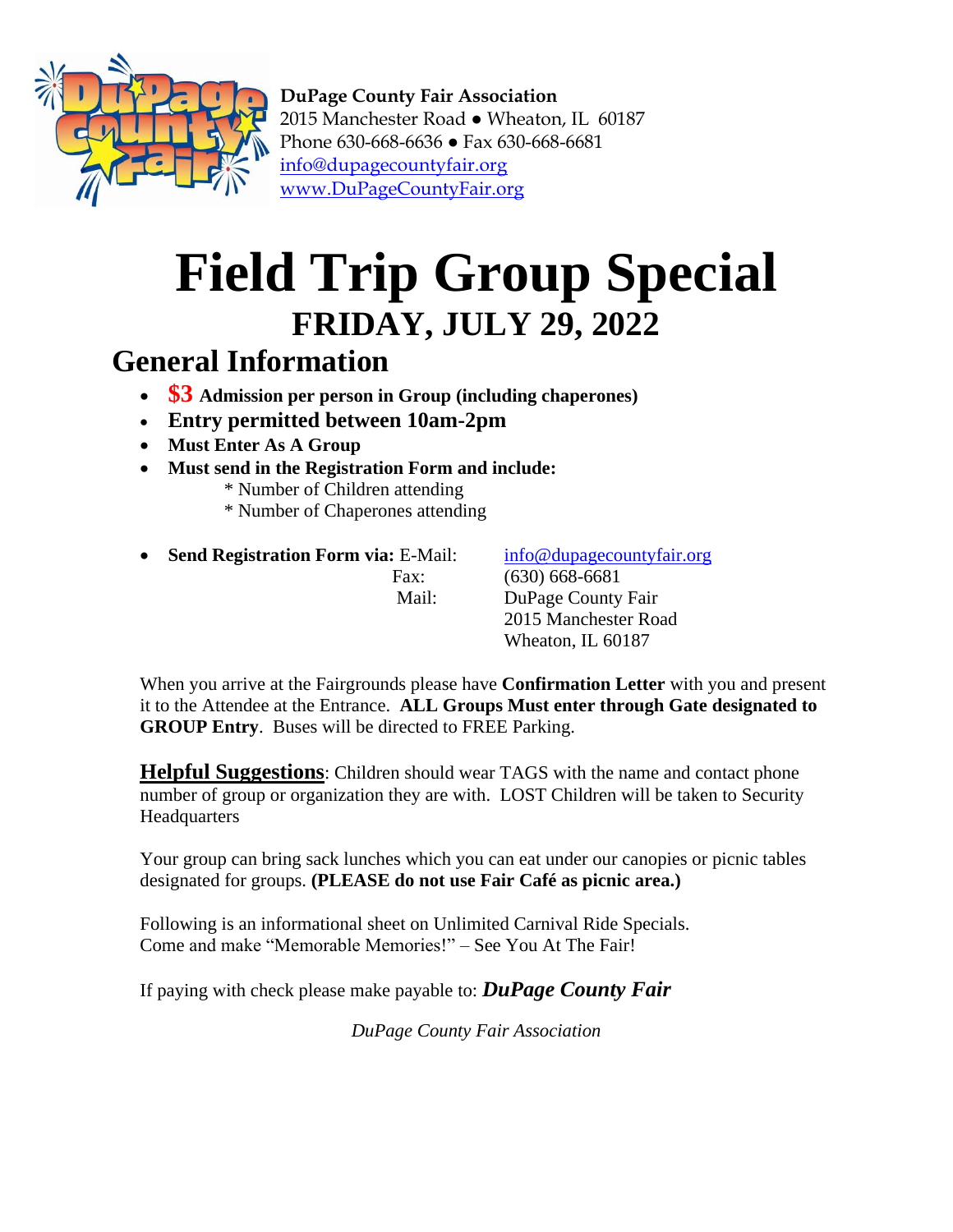

*Fantasy Amusements will provide Unlimited Ride Specials from 11:00am – 2:00pm on the following day:*

*● Friday, July 29 - \$15 per person*

*(Fair Admission NOT included)*

*If your group or organization is interested in taking advantage of these ride specials, you may pay in advance by check or credit card (4% processing fee for cc payments). Wristbands for carnival rides will be provided to you when you arrive at the Fair. Enclosed is a form for you to fill in and return for reservations. You will receive a Confirmation Letter verifying your visit to our Annual Event. Join us in Celebrating our 68 th Anniversary!*

> *DuPage County Fair Association 2015 Manchester Road Wheaton, IL 60187 630-668-6636 [www.DuPageCountyFair.org](http://www.dupagecountyfair.org/)*